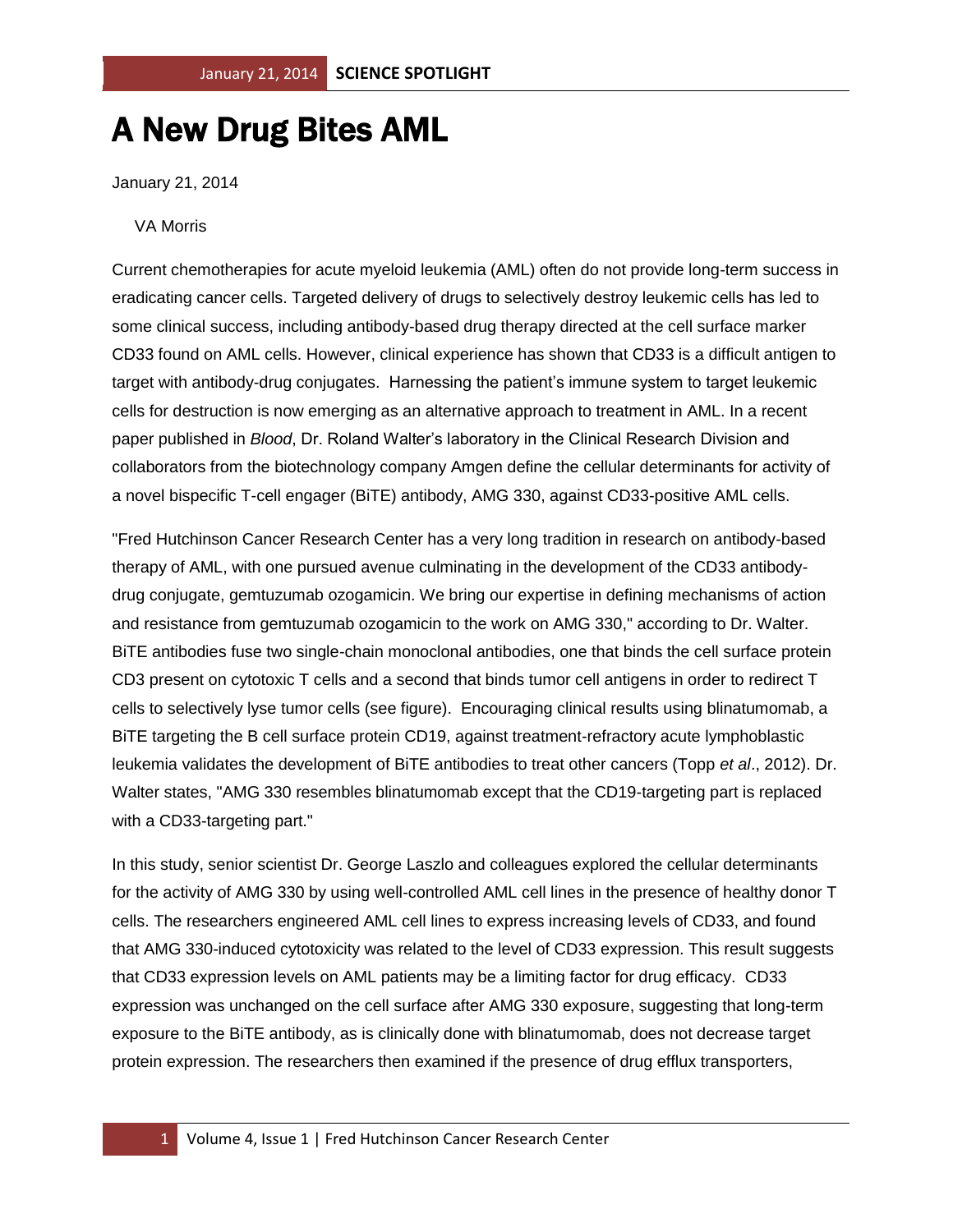including ABC transporters, had an effect on AMG 330 toxicity levels. AMG 330 toxicity was not affected by the presence of ABC transporters, unlike gemtuzumab ozogamicin, which delivers a toxic payload to AML cells via internalization of a bivalent CD33 antibody.

Laszlo *et al*. then asked if AMG 330 activity could be affected by clinically available drugs that modify epigenetic regulators, such as panobinostat and azacitidine, which block histone deacetylases and DNA methyltransferase I, respectively. Both drugs increased CD33 expression on AML cells, and in turn increased sensitivity to AMG 330. The researchers then extended their studies to primary cells from AML patients, and again found that higher CD33 expression increases sensitivity to AMG 330.

Dr. Walter states that these studies are "the first that are focused on understanding the factors that are important for the activity of AMG 330. This information should contribute to our understanding as to which patients may be particularly susceptible (or resistant) to this therapeutic approach." Future studies in the Walter lab will expand this work to better understand the efficacy of AMG 330 on primary AML specimens.

[Laszlo GS, Gudgeon CJ, Harrington KH, Dell'aringa J, Newhall KJ, Means GD, Sinclair AM, Kischel](http://www.ncbi.nlm.nih.gov/pubmed/24311721?otool=fhcrclib)  [R, Frankel SR, Walter RB.](http://www.ncbi.nlm.nih.gov/pubmed/24311721?otool=fhcrclib) 2013. Blood. Cellular determinants for preclinical activity of a novel CD33/CD3 bispecific T-cell engager (BiTE) antibody, AMG 330, against human AML. *Blood*. Epub ahead of print, doi: 10.1182/blood-2013-09-527044.

See also: [Topp MS, Gökbuget N, Zugmaier G, Degenhard E, Goebeler ME, Klinger M, Neumann](http://www.ncbi.nlm.nih.gov/pubmed/23024237?otool=fhcrclibhttp://www.ncbi.nlm.nih.gov/pubmed/23024237?otool=fhcrclib)  [SA, Horst HA, Raff T, Viardot A, Stelljes M, Schaich M, Köhne-Volland R,Brüggemann M, Ottmann](http://www.ncbi.nlm.nih.gov/pubmed/23024237?otool=fhcrclibhttp://www.ncbi.nlm.nih.gov/pubmed/23024237?otool=fhcrclib)  [OG, Burmeister T, Baeuerle PA, Nagorsen D, Schmidt](http://www.ncbi.nlm.nih.gov/pubmed/23024237?otool=fhcrclibhttp://www.ncbi.nlm.nih.gov/pubmed/23024237?otool=fhcrclib) M, Einsele H, Riethmüller G, Kneba M, [Hoelzer D, Kufer P, Bargou RC.](http://www.ncbi.nlm.nih.gov/pubmed/23024237?otool=fhcrclibhttp://www.ncbi.nlm.nih.gov/pubmed/23024237?otool=fhcrclib) 2012. Long-term follow-up of hematologic relapse-free survival in a phase 2 study of blinatumomab in patients with MRD in B-lineage ALL. *Blood* 120:5185-5187.